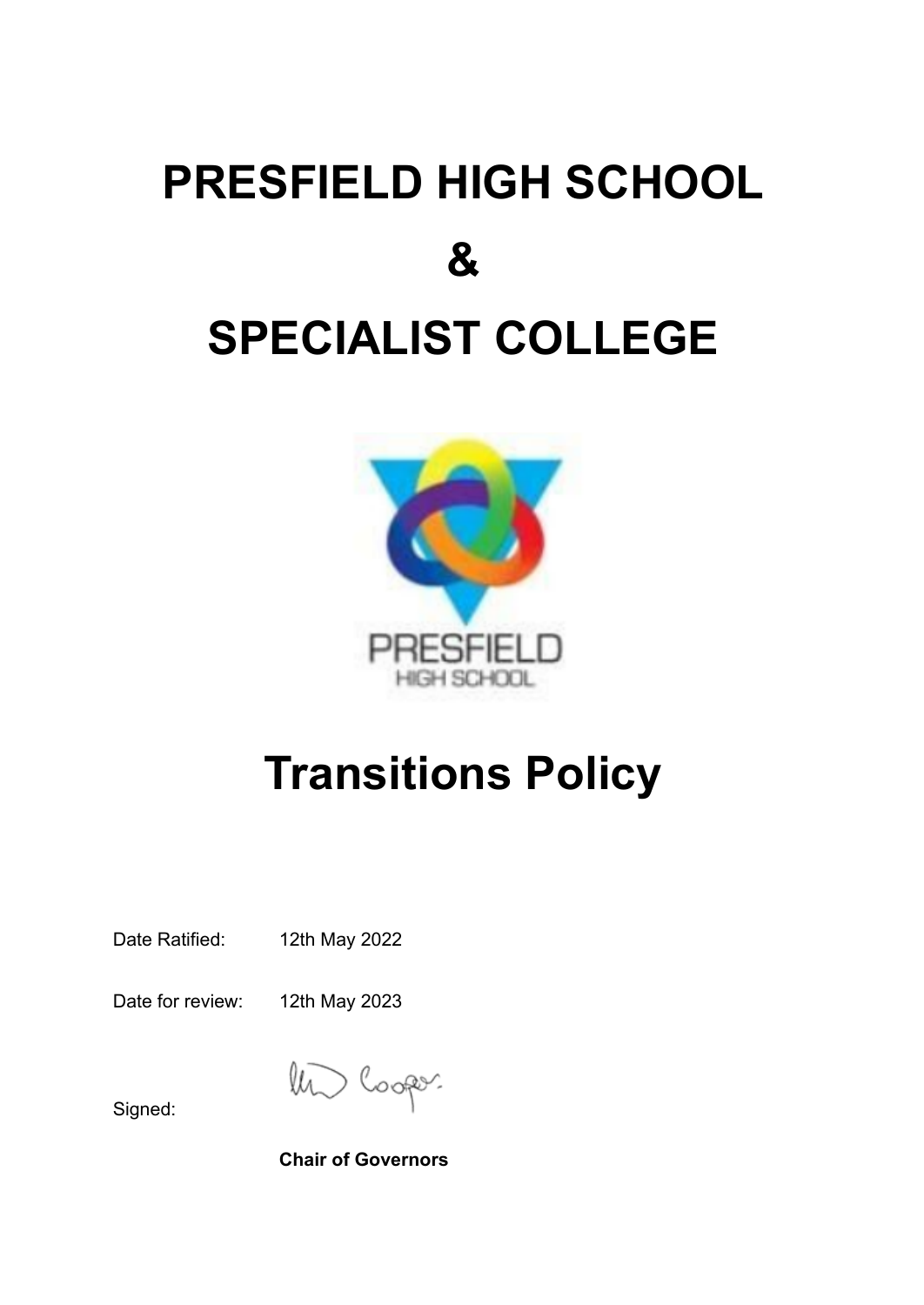Admissions to Presfield School are completed through Sefton Local Authority SEN Department. Pupils are required to have (or be in the process of receiving) an Education, Health Care Plan which details a diagnosis of Autistic Spectrum Disorder or Aspergers. Parent/carer visits are recommended prior to deciding on Presfield as a suitable school for their child. Presfield must then be named in section I of the child's EHCP during the annual review. This process is the same for in year and new intake admissions

Upon receipt of the EHCP the local authority will contact the school to ask if the school can meet the needs of the child outlined in the EHCP. Members of the SLT will read all documentation sent to assess the child's need. We will usually visit or contact the school to observe the student and speak with other professionals to get a full picture of the child's needs. Following a visit to the school and an assessment of the child's needs, Presfield will inform, by letter, the local authority's SEND department if we feel we can meet the child's needs. There are three criteria which the school uses to determine if we can meet need.

- Unsuitable to the child's age, ability, aptitude or special educational needs
- Incompatible with the efficient education of other children in the school
- Incompatible with the efficient use of public resources.

Sefton SEND department then decides if they wish to allocate a place at Presfield and inform the school and parent of this decision. The school will then contact the parents to begin a transition process.

Arriving at any new school can seem daunting but for students with Autism it can cause great anxiety, so from well before new students start at the school, we work with their current school, post 16 providers and parents to ensure that we make students feel part of any transition process.

**KS2 to KS3 transition:-**The move to secondary school brings many changes - different classrooms and different teachers for each subject, larger building, new travel arrangements and coping with support from unfamiliar teaching assistants. A well-planned transition between primary and secondary phases will help remove any barriers to learning and enable them to reach their full academic potential as well as feeling less isolated.

Our year 7 classes follow a primary model with students staying with the same class team for the majority of lessons to reduce transition around the school and potential anxiety this can cause. The classrooms have direct access onto the schoolyard to support students requiring brain or movement breaks. Year 7 have their own toilets situated between the classes to avoid anxiety of going into toilets with older children.

To ensure smooth KS2 to KS3 transition we hope to

- Visit each child in their current school
- Meet with current teachers and TA's to gain a clear understanding of needs
- Produce a pen portrait for each student investing time in getting to know the pupils
- Produce a Learning Support Plan for each student, identifying proactive and reactive strategies to support when student finds a situation challenging
- Produce an informed Risk Assessment from shared information previous staff who know the child well and the detailed EHCP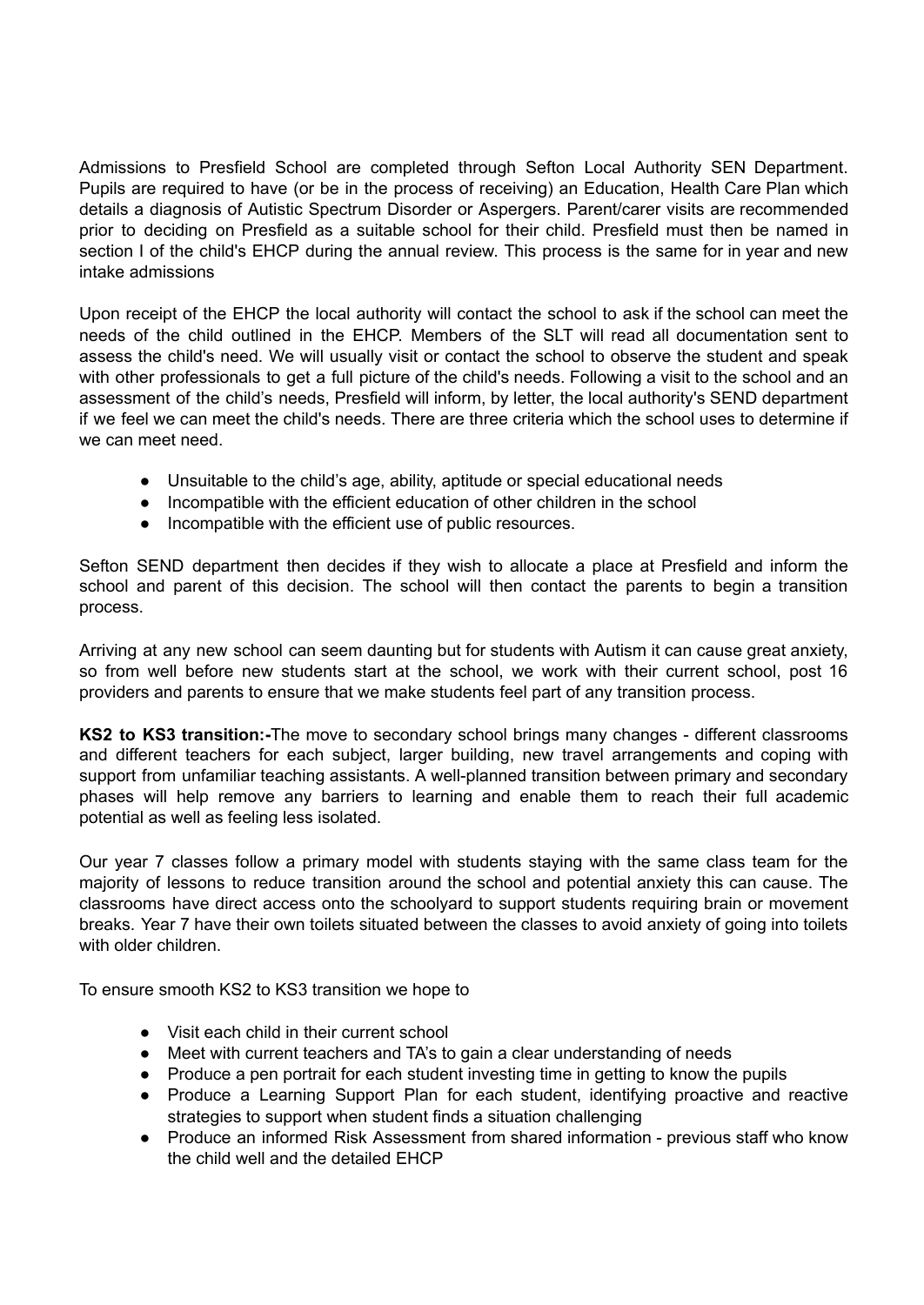- Transfer academic data including receiving exemplar work from students previous work to aid expectations
- Facilitate parent visits with the Head/Deputy
- Facilitate a parent/carer information session with the opportunity for pupils and parents to socialise
- Plan a bespoke transition including

Facilitate graduated student visits with a key member of staff from their current school beginning with a school tour and social session, then a visit in the Year 7 classroom, with a final supported visit within a current Year 7 class lesson. Students then have the opportunity to engage in an independent visit, accessing the classroom with some of their potential September classmates.

Facilitate visits with other students starting the school to support friendship work o Join in year 7 classes to start to form friendships outside of the class and understand lesson structure

Experience breaks and lunch breaks

Provision of visual support 'who's who' of Year 7 staff and SLT

Hear the student 'voice' through initial conversation and written tasks

Have a named parental contact to help with the transition process and family experience

Provide visual timetables to all students

- Organise a residential during the first year to support friendship groups
- Organise a Meet and Greet event for Parents and Carers in the first half term to discuss how pupils are settling into Presfield life.

**In year transition**:-students still face great anxiety about starting a new school no matter their age. It is equally important to ensure a well-planned transition occurs if a student is joining the school during an academic year.

Once the school has been confirmed parents will be contacted to start the transition process. For in-year transfers this is a very bespoke process dependent on the students' needs but also taking into account the needs of the class the student will be joining. The class will need to be prepared for change and given opportunities to discuss and understand the change.

To ensure a smooth transition we hope to:

- Visit the child in their current school or at home if a non attender
- Meet with parents, teachers and TA's to gain a clear understanding of needs
- Plan a bespoke transition package for each pupil; this may be enhanced for some pupils.
- Produce a pen portrait for each student
- Transfer academic data
- Facilitate parent visits with the head/Deputy/Head of Sixth form
- Facilitate student visits and stays of increasing length
- Provide a phased entry and taster lessons where appropriate
- Provide a visual timetable
- Provide experience of break and Lunch time.

**KS4 to KS5 transition:-** The move from Year 11 to Sixth Form can be quite daunting for students despite the familiarity of staff and school. We understand the need for a smooth transition to at least reduce if not eliminate any worries the student, or parents/carers, may have.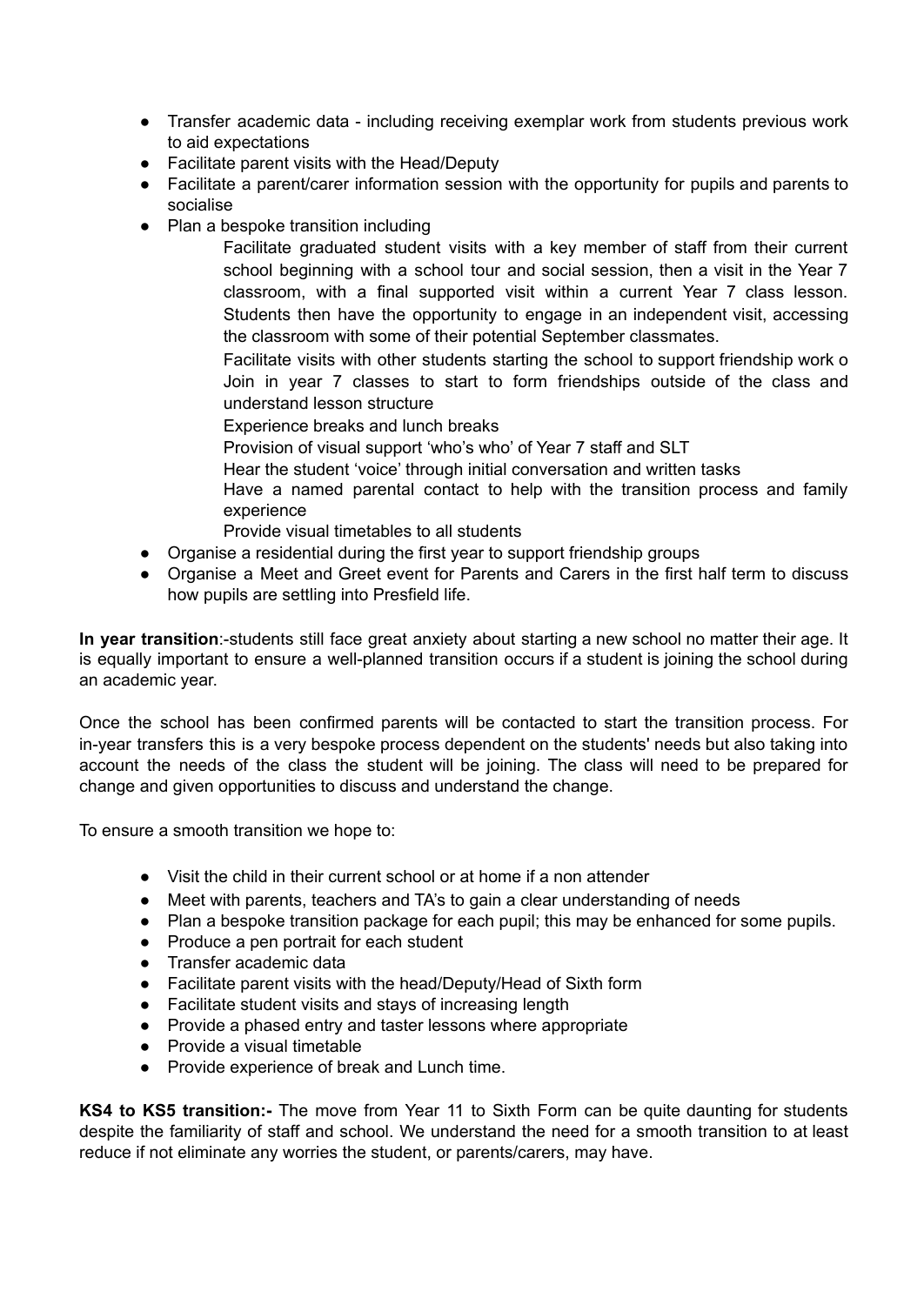Entry into Presfield Sixth Form follows discussions that take place during the Annual Review process. The school will be named in the students EHCP. Sefton SEN department will then allocate a place. Students will be asked to complete an application form to confirm their interest in a place within our Sixth Form. Once the application form has been completed and submitted then the students will be invited to attend an interview.

To ensure a smooth transition for external applicants we:

- Visit the child in Year 11 or at home if a non attender
- Meet with parents, teachers and TA's to gain a clear understanding of needs
- Facilitate tours of the Sixth Form for parents/carers and students
- Facilitate visits with the Head of Sixth Form

To ensure a smooth transition for internal applicants we:

- Ensure all parents have the chance to discuss the Sixth Form provision and curriculum at KS4 parents evenings and annual reviews with teachers, TAs and current Sixth Form students
- Have a two/three week infill in July for potential Sixth Form students to have a taste of Sixth Form life through the running of the new academic year timetable
- Transfer academic data
- Transfer pastoral care/intervention care and paperwork
- Organise a Meet and Greet evening for Parents and Carers in the first half term to discuss how pupils are settling in to Sixth Form

We also understand that at the end of KS4 it is time for some students to move on to other establishments. This transition can be particularly difficult and we ensure that a well structured and supported transition takes place.

To ensure a smooth transition we:

- Ensure visits to external providers such as colleges and employers take place
- Ensure external providers attend our KS4 parents evenings
- Facilitate meetings with independent career advisors for all year 11 students to ensure they are aware of their options after KS4
- Include a taster carousel for year 11 students at Southport College, where they will participate in College sessions as a group and experience the College environment.
- Help with the application process
- Provide supported individual sessions for students in their preferred destination where appropriate
- Transfer all data
- Meet with external providers, parents and students to discuss the students needs
- Provide a point of contact for the student, parent and external provider in the first year of their attendance at an alternative establishment

**KS5 transition: -** At the end of KS5 students have to make the transition to another establishment, whether that is Further Education, Training or Employment is up to them, however we are here to ensure their transition is as smooth as possible.